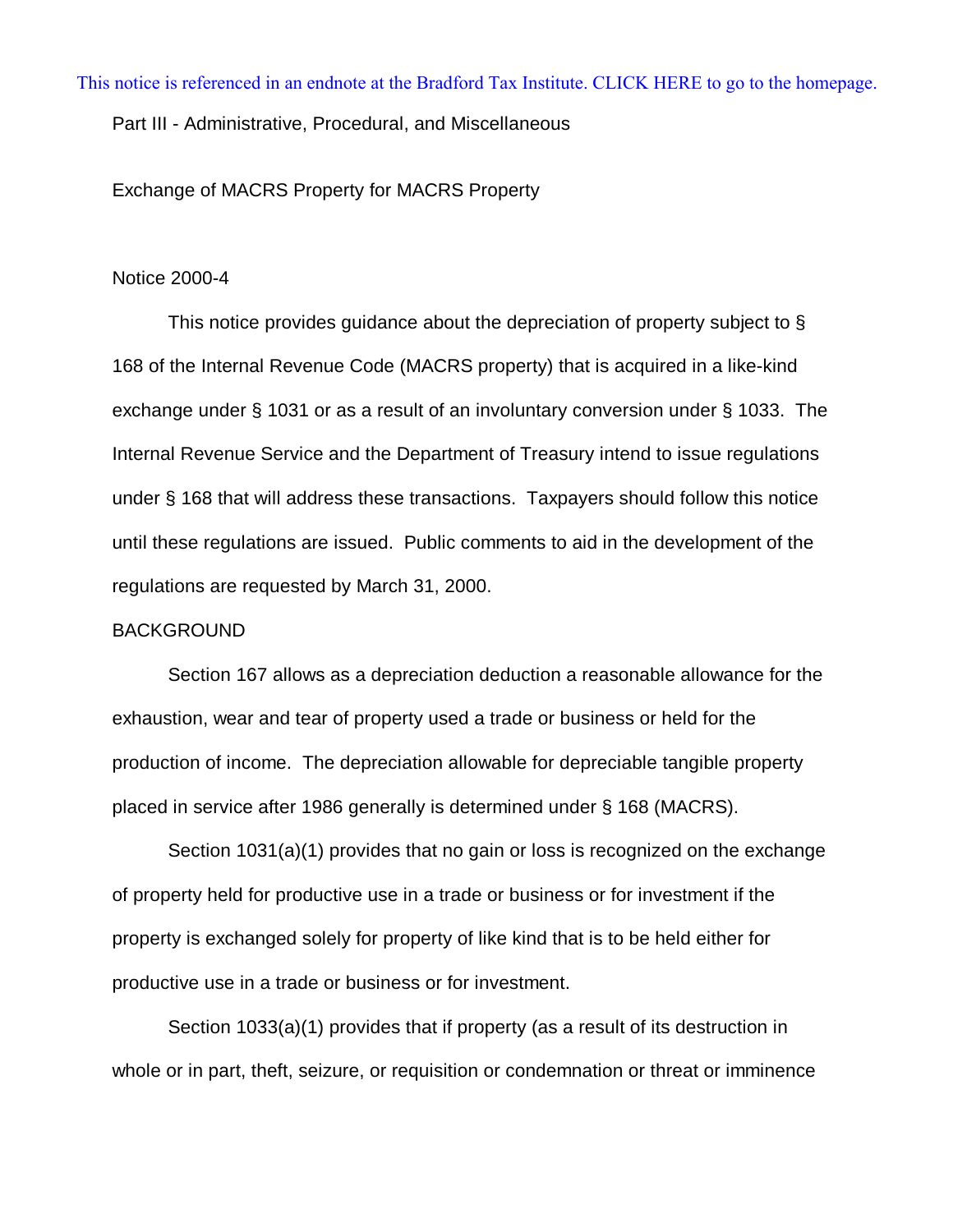thereof) is compulsorily or involuntarily converted into property similar or related in service or use to the property so converted, no gain is recognized.

The basis of property acquired in a transaction to which § 1031 or § 1033 applies generally is the same as the property surrendered in the transaction less any cash received plus any gain recognized. However, there is no guidance as to how to depreciate the basis of the acquired property under § 168.

#### APPLICATION

For purposes of determining the depreciation allowable for MACRS property acquired in an exchange of MACRS property for like-kind property to which § 1031 applies, or acquired in replacement of involuntarily converted MACRS property to which § 1033 applies, the acquired MACRS property should be treated in the same manner as the exchanged or involuntarily converted MACRS property with respect to so much of the taxpayer's basis in the acquired MACRS property as does not exceed the taxpayer's adjusted basis in the exchanged or involuntarily converted MACRS property. Thus, the acquired MACRS property is depreciated over the remaining recovery period of, and using the same depreciation method and convention as that of, the exchanged or involuntarily converted MACRS property. Any excess of the basis in the acquired MACRS property over the adjusted basis in the exchanged or involuntarily converted MACRS property is treated as newly purchased MACRS property.

For acquired MACRS property placed in service on or after January 3, 2000, in a like-kind exchange of MACRS property under § 1031 or as a result of an involuntary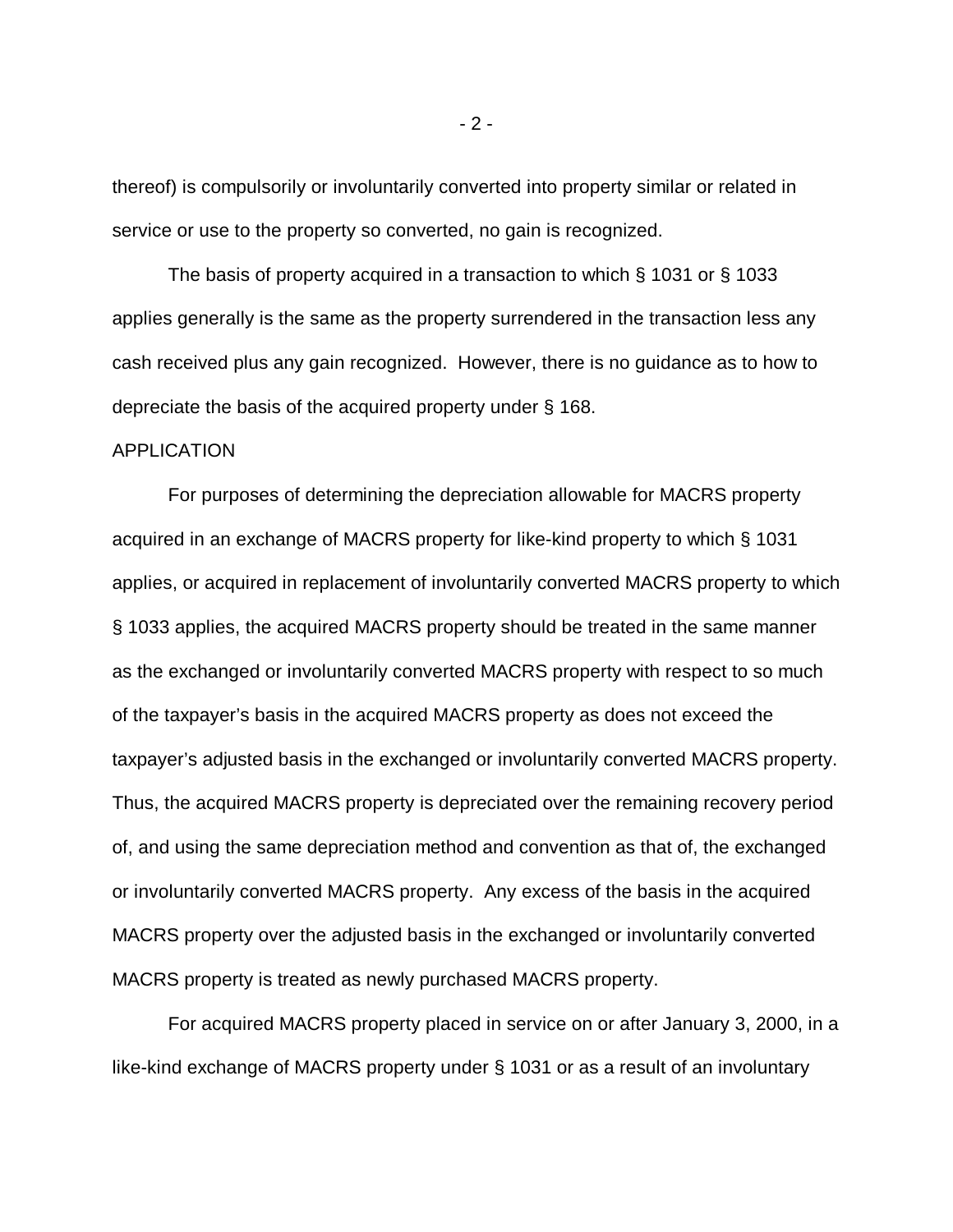conversion of MACRS property under § 1033, a taxpayer must follow the principles set out in this notice.

For acquired MACRS property placed in service before January 3, 2000, in a like-kind exchange of, or as a result of an involuntary conversion of, MACRS property, the Service is aware that taxpayers are depreciating this acquired property either (i) in the manner set out in this notice consistent with §1.168-5(f) of the proposed Income Tax Regulations, published in the Federal Register on February 16, 1984 (49 Fed. Reg. 5940), under former § 168 (ACRS); or (ii) as newly purchased MACRS property. The Service will allow a taxpayer to continue to use its present method of depreciating the acquired property and will treat these methods as allowable methods of depreciation. However, a taxpayer presently treating the acquired property as newly purchased MACRS property may change to treating the property under the principles in this notice, provided the property has been treated by the taxpayer as acquired in a § 1031 like-kind exchange or § 1033 involuntary conversion and the change is made for the first or second taxable year ending after January 3, 2000.

## CHANGE IN METHOD OF ACCOUNTING

A change from treating MACRS property acquired in a § 1031 like-kind exchange or § 1033 involuntary conversion as newly purchased MACRS property to treating the property under the principles of this notice is a change in method of accounting to which the provisions of § 446 and § 481 and the regulations thereunder apply. A taxpayer changing its method of accounting for the acquired MACRS property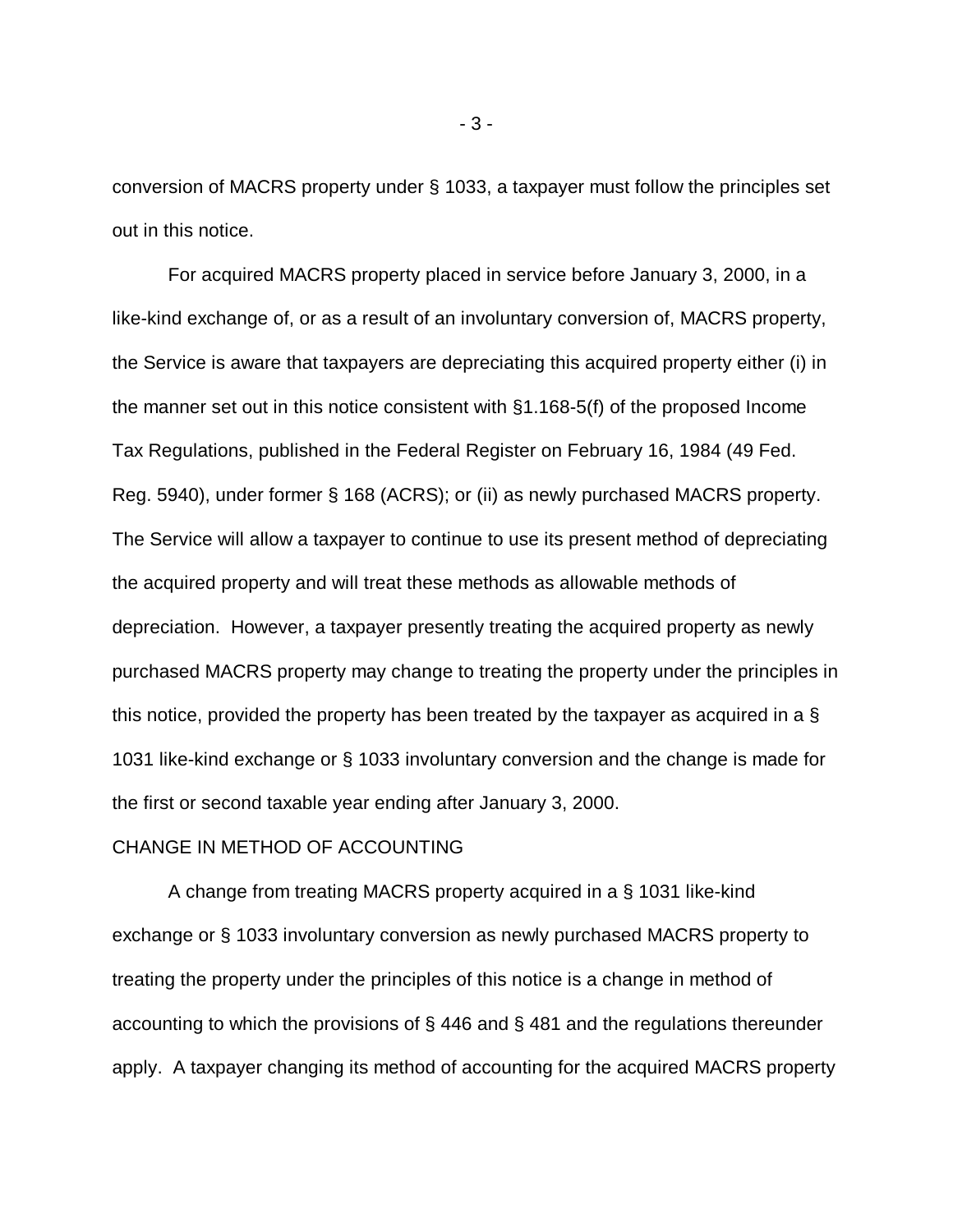must follow the automatic change in accounting method provisions of Rev. Proc. 99-49, 1999-52 I.R.B. 725, provided the taxpayer makes the change in method of accounting for the first or second taxable year ending after January 3, 2000, and takes into account any necessary § 481(a) adjustment in accordance with the provisions of Rev. Proc. 99- 49. The scope limitations in section 4.02 of Rev. Proc. 99-49 do not apply to the taxpayer. However, if the taxpayer is under examination, before an appeals office, or before a federal court, the taxpayer must provide a copy of the Form 3115, Application for Change in Accounting Method, to the examining agent(s), appeals officer, or counsel for the government, as appropriate, at the same time that the taxpayer files the copy of the Form 3115 with the national office. The Form 3115 must contain the name(s) and telephone number(s) of the examining agent(s), appeals officer, or counsel for the government, as appropriate.

### REQUEST FOR COMMENTS

The Service and the Treasury Department intend to issue regulations under § 168 to address the depreciation of MACRS property acquired in a § 1031 like-kind exchange or § 1033 involuntary conversion. Before issuing proposed regulations, the Service and the Treasury Department invite comments from the public to aid in the development of these regulations. Comments should be submitted in writing by March 31, 2000, to:

Internal Revenue Service

EXCHANGE OF MACRS PROPERTY FOR MACRS PROPERTY